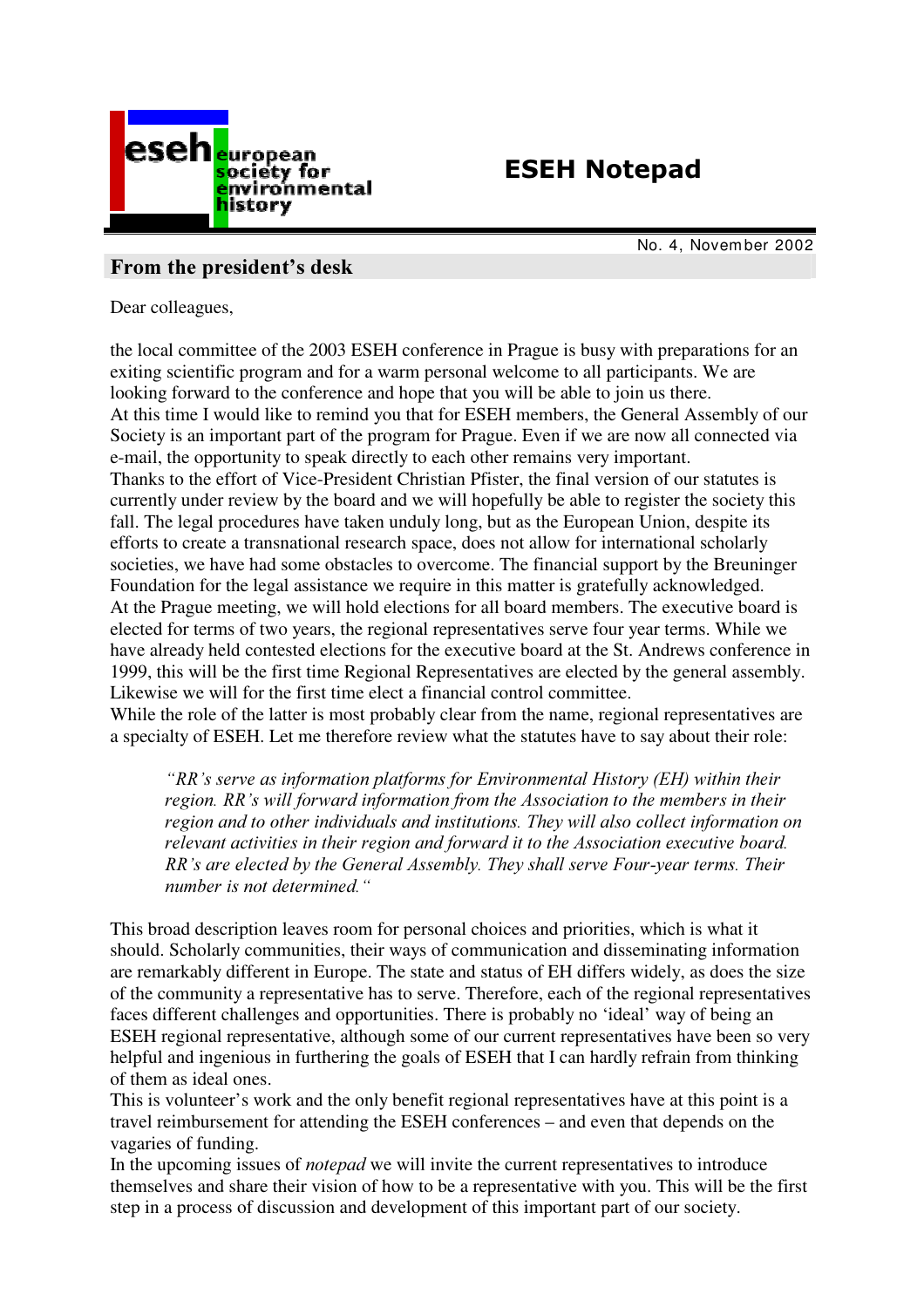ESEH is not very big in numbers, but we have many dedicated members who share their experience and ingenuity with us. I would like to invite you to contribute to the preparation of the election in September 2003 by sharing with the board what ideas and comments you might have. Please write either directly to me at verena.winiwarter@univie.ac.at, or send your thoughts to Sofia Akerberg, who will distribute them. As we collect ideas on the matter, we will open up a section of our homepage for material concerning the elections. This bring me to my last point. Jan Oosthoek, secretary of ESEH since September, 2001, has always been very active and motivated to develop ESEH. His efforts in incorporating European material into the FHS bibliographic database are already bearing some fruit. His newest project is the re-development of our website, which will have been launched at the time you read these lines. I have followed the tedious process of redesigning and further developing the site, and I know just how much work Jan put into this. On behalf of all our members, who rely on the internet for being connected with ESEH, I would like to express my gratitude to Jan. If we were at a meeting, standing ovations would be appropriate for what he's done....

With my best wishes for the coming months, and looking forward to exchanges about the regional representatives and all other ESEH matters of concern to you,

Yours,

Verena Winiwarter

President

### Launch redeveloped website

Since its launch in 1999 the ESEH website has developed into the major platform of communication between the society, its members and the wider academic community. The aim of the site is threefold and its objectives include: to present information about the society and its activities, to disseminate the latest news and information relevant to researchers in the field of environmental history and the provision of resources such as a bibliography, reviews and links to other websites. During the three years of its existence the site has proven its value and the number of visitors is ever rising which reflects the growth of environmental history in Europe. Another indication of the growth of the field is the continuing expansion of the site. Over time so many new features were added to the site that a new, more user friendly navigation system became desirable to make the website more accessible. In addition the site suffered from the fact that the different pages had no consistent layout, which made it difficult to refresh or add new content. Finally, the old site started to suffer from the fact that Internet technology develops so fast that its code caused problems in the latest browser versions. It was for these reasons that the ESEH site was completely redeveloped during the summer months.

The most visible changes of the website are the navigation bar and the standardisation of page layout throughout the site. The navigation system has been improved by implementing a dynamic menu at the top of every page. If the cursor is moved over a menu item a dropdown menu appears with active links. Not visible are the changes to make the site compatible with IE 5+, Netscape 6+ and Mozilla. Further information about compatibility can be found on the front page of the ESEH web site. We further added or updated the following features:

• Site map